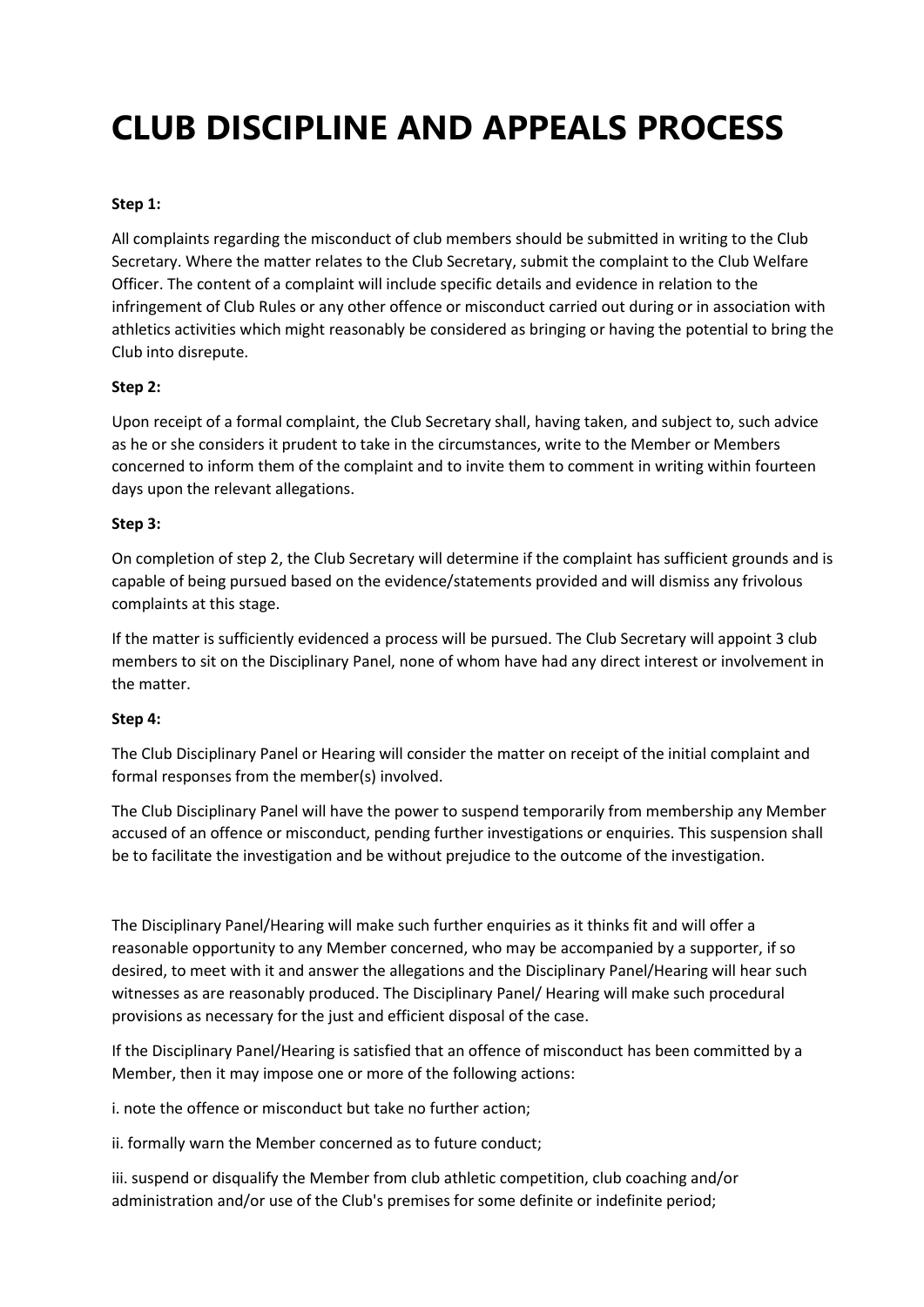iv. recommend to the relevant governing body that the Member be disqualified from any involvement in athletics for some definite or indefinite period and/or;

v. terminate the membership or such other penalty as the Disciplinary Panel considers appropriate.

All parties concerned will be provided with the Disciplinary Panel's/Hearing formal written outcome notification by hand or by recorded delivery within seven days of the decision.

### Step 5 – Appeal Process:

The letter notifying the decision of the Disciplinary Panel shall also set out the right to Appeal.

The accused and/or the Complainant, may appeal against the decision of the Disciplinary Panel/Hearing, by serving a Notice of Appeal on the Club Secretary within seven calendar days of receiving the written decision. The Notice of Appeal must state the grounds on which the verdict of the Disciplinary Panel is challenged.

The Club Secretary shall acknowledge a Notice of Appeal within seven calendar days of its receipt and will cast a decision in regards to 'the grounds on which the verdict is challenged', if there are sufficient grounds/evidence provided to support the challenge, the Appeal Panel process will commence (Step 5.1.), if there are insufficient grounds, the appeal will be dismissed.

#### Step 5.1.

The Club Secretary, shall appoint an Appeal Panel of three members who have not been involved directly, either in the events giving rise to the Hearing, or in the initial Disciplinary Hearing itself.

The Club Secretary shall inform all parties concerned of the composition of the Appeal Panel. Either party may object to the composition of the Appeal Panel by notifying the Club Secretary of the Objection and setting out the reasons for such an Objection no later than seven calendar days from the date of being informed of the composition of the Panel.

The Club Secretary, within fourteen calendar days from the date of receipt of an Objection, will notify in writing the parties that either:

• the composition of the Panel has changed, in which case the Club Secretary shall provide details of the new Appeal Panel; or

• the composition of the Panel has not changed, in which case the Club Secretary shall give reasons why it has not accepted the Objection.

Within fourteen calendar days from the date the Club Secretary responds to the Objection above (as appropriate), the Club Secretary shall give such directions to all parties that include;

• the date and place at which the Appeal Panel will meet to determine the Appeal.

• whether the appeal will proceed by way of written submissions or an oral hearing; and

• whether the parties should be required to submit statements of their evidence and/ or written submissions prior to the hearing and, if so, a timetable for doing so and the procedure for exchanging such statements and written submissions.

#### Powers of the Appeal Panel

The Appeal Panel shall meet on the date fixed by the Club Secretary. The Appeal Panel may at its sole discretion disregard any failure by a party to adhere to this appeal procedure and may give such further directions as may be appropriate.